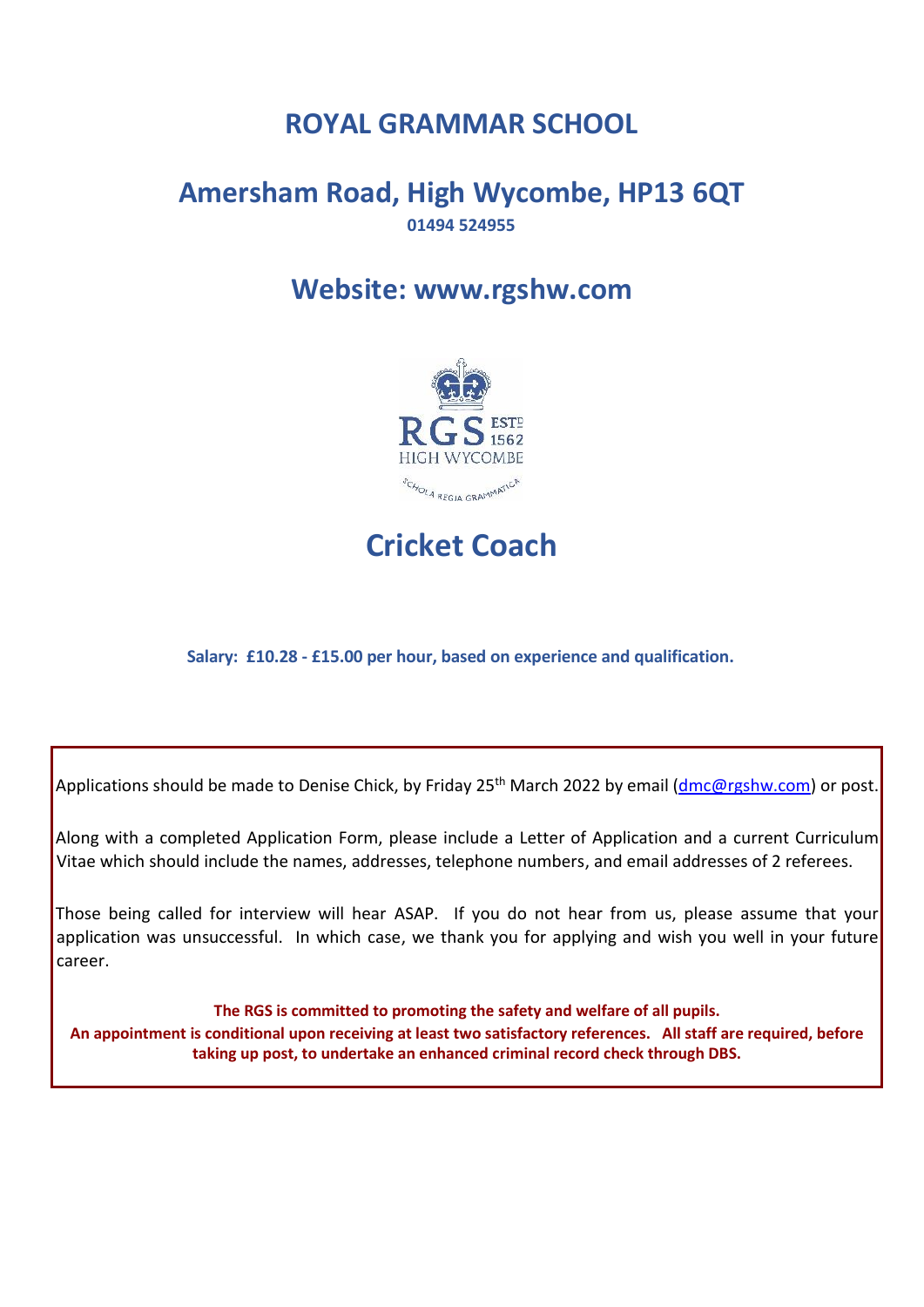

### **Cricket Coach**

We are looking to appoint a Cricket Coach to play a critical role in developing and delivering the highly competitive and ambitious curricular and co-curricular cricket programme here at the Royal Grammar School High Wycombe throughout our busy Summer Term. Working alongside the Head of Cricket, you will support the delivery of cricket to all year groups (U12-U18) whilst working to uphold the School's reputation and sporting ethos to ensure that all students experience cricket in a safe, positive, and challenging environment.

#### **Accountable to**: Head of Cricket

#### **Responsibilities:**

- Work effectively with the Head of Cricket, Strategic Lead for Sport, and Sports Staff.
- Support and improve the teaching and coaching of cricket at all levels during the School day and cocurricular hours (including some Saturdays).
- Understand their coaching role in advance of each session to assist in the planning and preparation of each session.
- Plan and deliver squad, small-group, and individual coaching sessions aligned to the programme's vision and following appropriate ECB guidelines and good practice.
- Support the delivery of fixtures to all age groups and levels across the School.
- Promote best practice within all School environments while adhering to the cricket programme's standards of behaviour.
- Act as a role model for pupils through personal presentation and professional conduct.
- Ensure all home cricket fixtures are set up to a high standard.
- Assist with the School's hosting of opposition pupils, staff and parents on match days.
- Assist with the planning and delivery of the RGS Cricket Festival (July 2022).
- Assist with the planning and delivery of cricket fixtures and events throughout the Summer Term.

#### **General Requirements:**

- Ensure the cricket programme promotes the vision and values of sport at RGSHW.
- Actively work to promote sport and cricket at RGSHW.
- Attend coaching-related INSET as agreed with the Head of Cricket.
- Assist at School functions as agreed with the Head of Cricket.
- Undertake other duties of an appropriate nature as may be reasonably required by the Head of Cricket.

#### **Contract Period:**

• Summer Term Only: 25/04/2022 to 15/07/2022